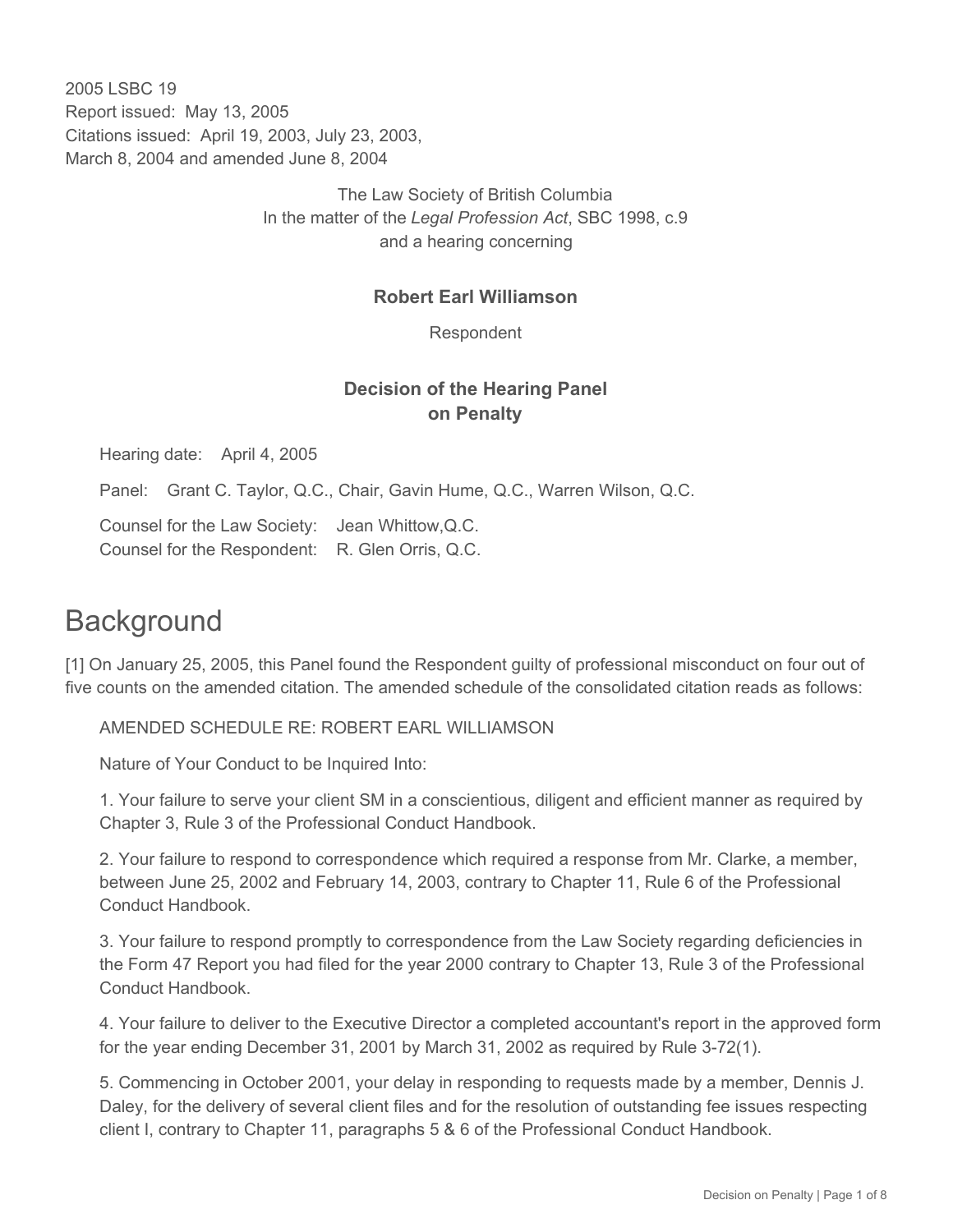[2] Count 2 was dismissed.

[3] Facts on which the finding of professional misconduct was founded are set out in the decision on facts and verdict issued by this Panel on January 25, 2005 and will not be repeated in detail here.

[4] The facts can be summarized as disclosing a serious and consistent pattern of failure by the Respondent, attributable to a short period of depressive episodes plus procrastination, in observing his professional duties to a client, another member and to the Law Society.

[5] On Count 1, we found that the Respondent did not advance his client's case in a prompt and diligent manner, nor did he properly communicate with the client concerning progress of the matter. As well, he gave assurances to the client which he did not fulfill. The Respondent was retained by Mr. M concerning a wrongful dismissal claim in December 1997. The file was eventually transferred to another lawyer on October 23, 2001. At the time the decision on facts and verdict was rendered, the action was still not resolved through settlement or litigation, partly as a result of one of the Defendants having filed for bankruptcy. Essentially no steps were taken by the Respondent on the file between the initial meeting with his client in December 1997 and the transfer of the file in October 2001.

[6] On Count 3, we found the member guilty of professional misconduct for not responding to communications from the Law Society for over a period of two years.

[7] In relation to Count 4, we found that the failure to file a Form 47 three years after it was due was professional misconduct.

[8] In regard to Count 5, this Panel found that the Respondent's delay in responding to correspondence from another member from October 2001 to June 2003 constituted professional misconduct.

## **DISCUSSION**

[9] The Respondent gave evidence at the penalty phase about his practice and his depressive episodes.

[10] The Respondent was first called to the Bar of Manitoba in July 1973 where he practiced with a firm of 30 lawyers for three years. In 1976, he moved to British Columbia and was employed as Crown Counsel with the Ministry of Attorney General from November 1976 until the spring of 1980. Thereafter, Mr. Williamson was a partner with the firm Nixon Wenger in Vernon from 1980 to June 1995. Mr. Williamson was out of practice between June 1995 and October 1996 and then re-entered the practice in October 1996 until January 1998 as a part-time sole practitioner. He then began practicing full-time from January 1998 until the present as a sole practitioner.

[11] The member also practiced law in the Province of Alberta from 1999 until he closed his office on August 30, 2003. He had no staff and no bookkeeper in either his Vernon office or his office in Calgary.

[12] At the height of his practice in both provinces, the Respondent was carrying 150 client files plus 75 native residential school files, although all 75 were part of the same claim.

[13] The Respondent suffered from what he calls a minor depressive episode in August 2000. He suffered from a moderate depressive episode in August 2001.

[14]The Respondent says that from August 30, 2001 until the end of January 2002, he saw Dr. Vic Grossi in Calgary some twelve times. Dr. Grossi told him that his capacity to work was assessed at only 65%.

[15] Within a week of suffering the moderate depressive episode and seeing Dr. Grossi for the first time in Calgary, the member underwent a conduct review in B.C. on September 6, 2001. The conduct review was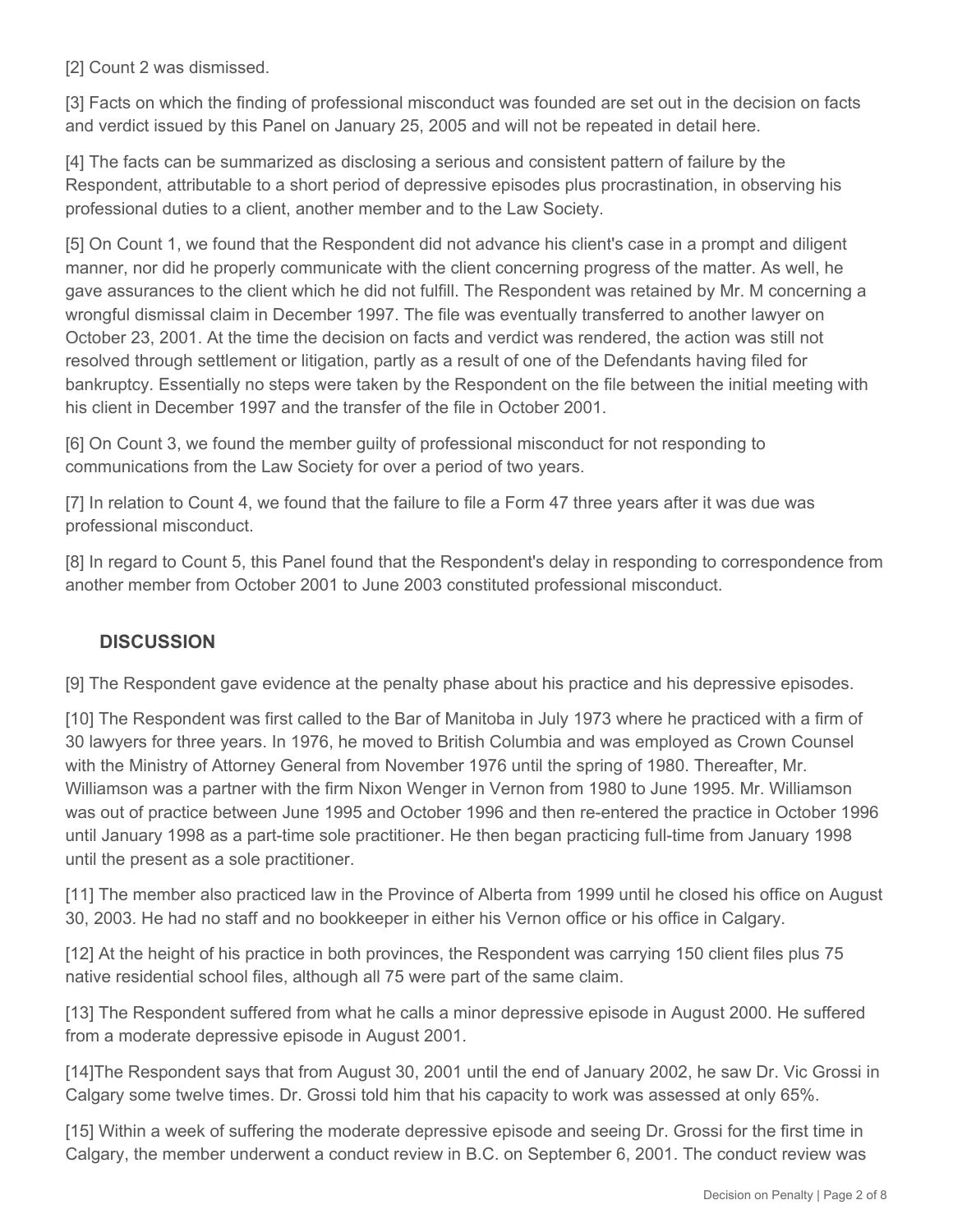as a result of the Respondent's failure to pay a physician's account within a reasonable time and failure to respond to the doctor's inquiries regarding the account. As well, Mr. Williamson also delayed unreasonably in responding to correspondence and telephone calls from Law Society staff assigned to investigate the complaint made by the physician.

[16] Previous to the complaint by Dr. S, which resulted in the conduct review on September 6, 2001, the Respondent had admitted to being guilty of professional misconduct for failing to reasonably reply to letters from the Law Society regarding an unsubstantiated complaint by a physician. That admission was made on December 18, 1985. As documented by the Conduct Review Subcommittee, the Respondent assured the Committee that he understood his conduct with respect to Dr. S's account was not acceptable and was aware of the nature of his obligations in that regard.

[17] Apparently, Dr. S had made five attempts to obtain payment of his account before complaining to the Law Society. Law Society staff made an additional eight attempts to obtain payment.

[18] The Respondent told the Conduct Review Subcommittee that he was a very busy trial lawyer and he was "stretched too thin" to deal with all of the demands on his time including those imposed by newer forms of communication including faxes and email. It was pointed out to him at that time that he had a professional obligation to respond to communications and that he should find ways of responding within a reasonable time or reduce the number of files he was working on or face more serious disciplinary proceedings if the same conduct was to occur again.

[19] The Respondent told the Conduct Review Subcommittee that he was in the process of evaluating his practice to make whatever changes were necessary to ensure that he was able to conduct his practice in a professional manner. He assured the Conduct Review Subcommittee that the conduct complained of by Dr. S would not occur again.

[20] The Respondent underwent a practice review on July 30, 2002. A report following the practice review is dated January 14, 2003. A number of recommendations were made to the Respondent following the practice review and they were sorted out into three headings called First, Second and Third Priorities. Ten first priorities were identified. They are as follows:

1. Continue working with a psychiatrist or psychologist on your problems with stress, depression and procrastination, fully informing your doctor of the problems you are having with your practice by providing a copy of this Report.

2. Take no or very few files for the next 6 months in order to allow yourself to have time to deal with practice and systemic issues.

3. Prepare an open and active file list for both your Vernon and Calgary practices; note on that list which files are still open but only need to be billed and then closed.

4. Arrange, for Rees Brock, QC or some other lawyer to spend a couple of days with you at your office, going through all open files, except for those that need to be billed and closed; you should plan to bring into your Vernon office all of your Calgary files.

5. Consider whether it is viable at this time to be attempting to maintain a practice in both Calgary and in BC, given your health and the serious problems with your BC practice, if not both practices.

6. Agree to not practice in the areas of real estate, wills and estates and family law unless they are litigation matters.

7. Determine (with the assistance of the other lawyer, if possible) which files you should withdraw from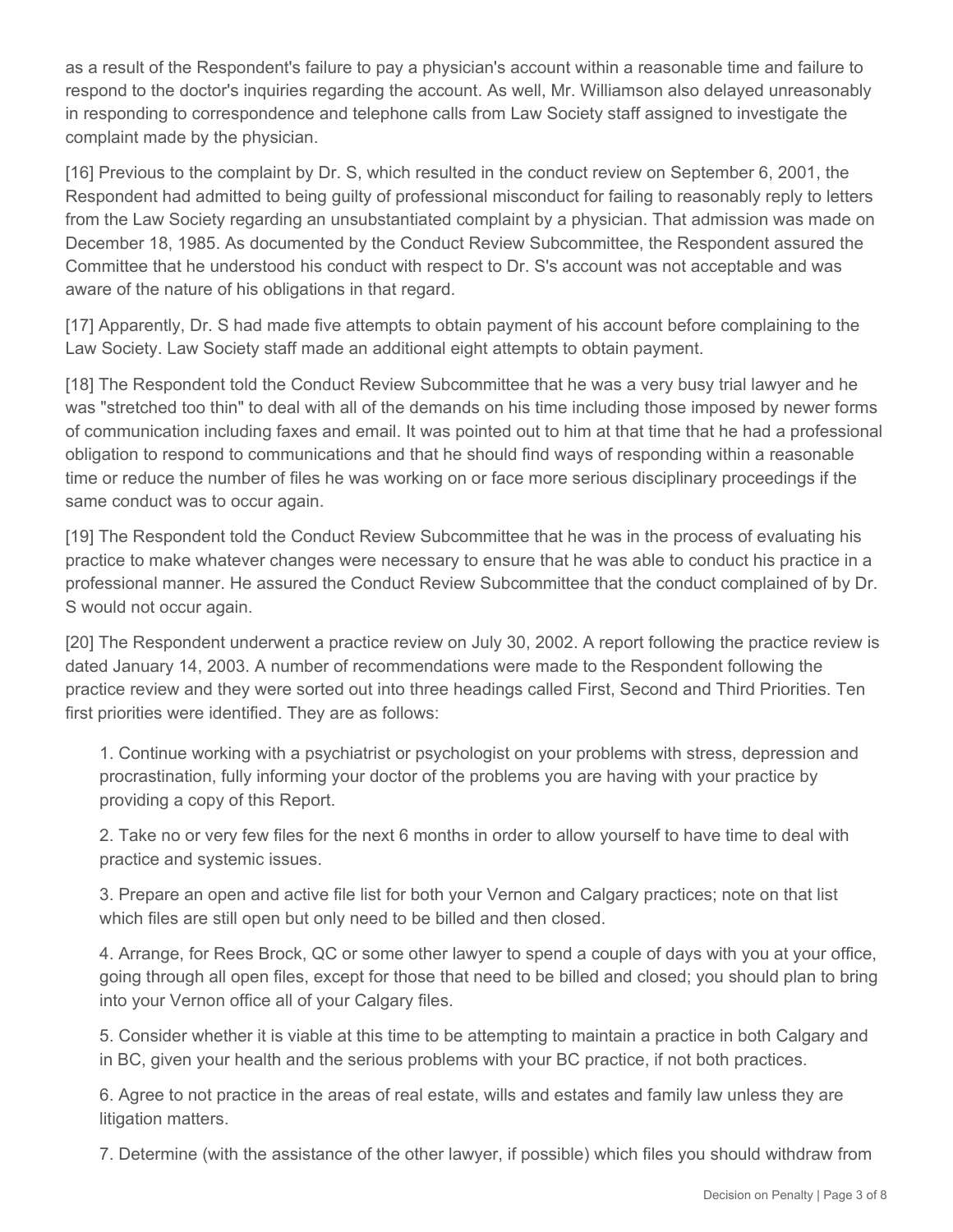for various reasons… The point of this exercise is to reduce the size of your practice…

8. …

9. …

10. Arrange for a part-time secretary to answer phones, type dictation and do filing, at the very least.

[21] The last of all 21 identified priorities was that there should be a follow-up practice review in six months to confirm progress with the recommendations.

[22] On September 29, 2003, another practice review was performed with a report dated October 21, 2003, which found that very few of the recommendations from the first practice review had been completed. A second follow-up practice review was conducted on January 19, 2004 with a report dated February 27, 2004. The recommendations from that practice review are as follows:

1. You continue to try and reduce your file load and to ensure that you are proactively working on all your files, including your residential school files. In particular, we recommend that you do the following in connection with all your open files:

(a) Take dated notes or put in the file Memos to file to document all meetings and conversations in connection with the file;

(b) Follow up on receiving outstanding documents such as contingency fee agreements;

(c) utilize the applicable forms described Attachment 1;

(d) Maintain a written plan of action to get each file moving and insert the relevant dates into your diary system

2. You will close those files that are completed.

3. You start optimizing the use of the software and equipment you have purchased.

4. You undergo training in the use of Amicus Attorney and PCLaw (we have emailed you information provided by Mr. Bilinsky setting out where you might be able to get training on Amicus Attorney and PCLaw).

5. You improve the financial management of your practice by:

(a) either leaving more money in your general account or securing a line of credit to ensure that you are able to pay your outstanding practice debts in a timely manner;

(b) ensuring that your trust account and general accounts are reconciled and maintained in accordance with Law Society Rules; and

(c) trying to reduce your accounts receivables.

6. You improve your knowledge of your professional responsibility obligations by downloading from the Law Society website the most current versions of the *Legal Profession Act*, *Law Society Rules* and *Professional Conduct Handbook*, and reading them.

7. You continually update the file management plan provided to us on February 4, 2004 and include in that up to date plan your residential school files.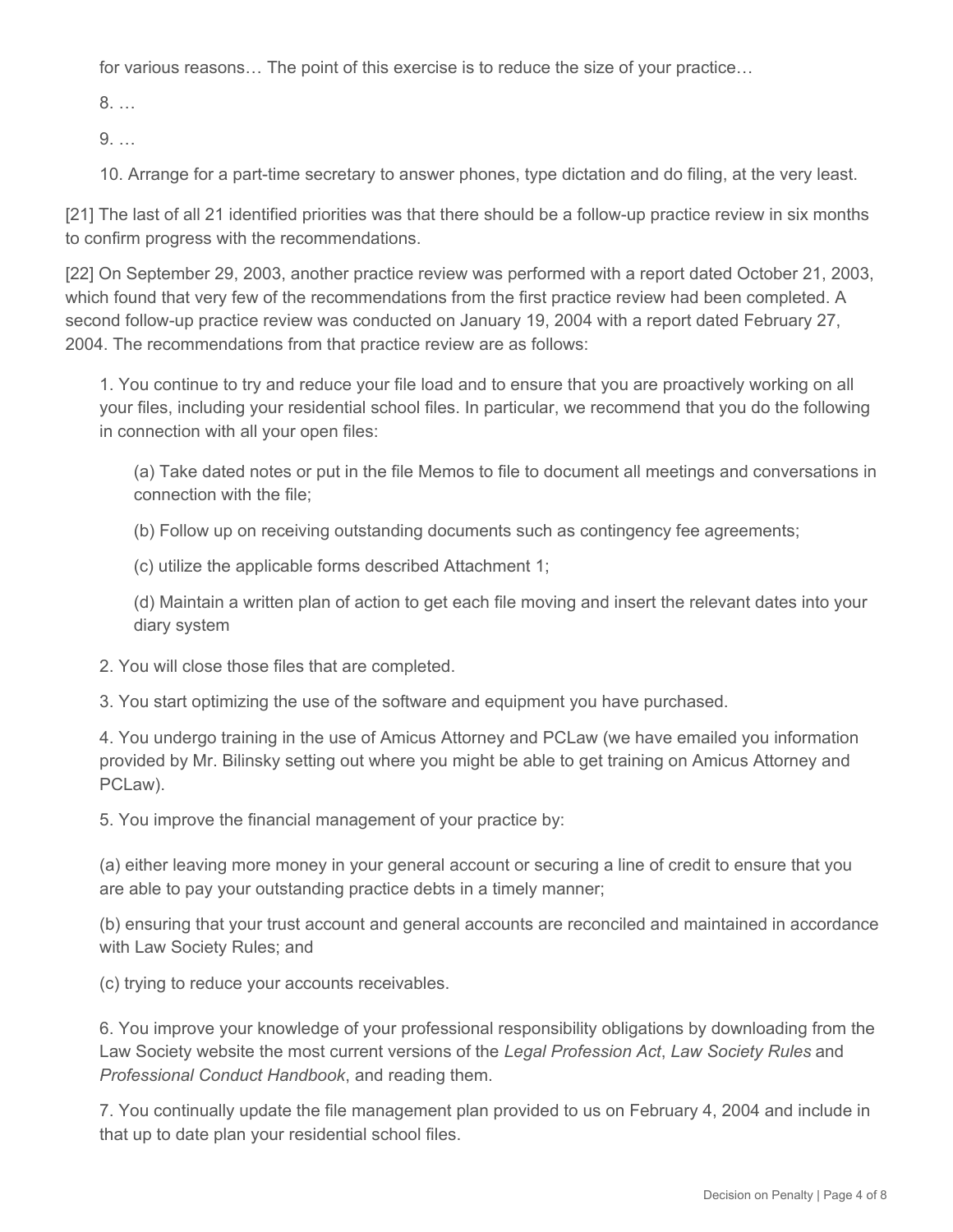8. You provide to the Practice Standards Committee by August 10, 2004 a written Progress Report which includes:

(a) your report on compliance with all of the Recommendations set out in paragraphs  $1 - 7$ .

(b) a complete list of all your open files, and

(c) the following information in connection with all your open files (including the residential school files) and all files that have money in trust:

I status as at the date of the report

II what steps you have taken in relation to these files

III what steps are outstanding

IV in relation to each of the outstanding items, your action plan (including timelines and information on whether you have diarized each of the outstanding items)

V if there are any funds in trust, what those funds relate to

[23] On November 22, 2004, a proceeding pursuant to Section 39 of the *Legal Profession Act* and Rule 4-17 of the Law Society Rules was held to determine whether the Respondent should be suspended or have conditions placed on his practice pending final disposition of a citation that was authorized by the Discipline Committee on October 28, 2004. That citation was authorized in respect of the Respondent's alleged conduct in failing to respond promptly to communications from the Law Society, for his breach of the accounting rules for failing to properly render accounts to clients, for preparing back-dated accounts in order to conceal his failure to properly render accounts and for his breach of undertaking to the Practice Standards Committee.

[24] That citation is not the subject of this hearing nor do we make any comment on the merits of that citation. What is of critical importance is that the Section 39 hearing imposed the following conditions upon the practice of the Respondent:

1. On or before December 15, 2004, the Respondent must arrange for a practice supervisor who is a member of the Law Society and who is approved by the Practice Standards Committee of the Law Society and who, in turn, enters into a Practice Supervision Agreement on terms and conditions that are satisfactory to the Practice Standards Committee.

2. On or before December 15, 2004, the Respondent must retain a qualified bookkeeper satisfactory to the Practice Standards Committee.

3. On or before January 31, 2005, the bookkeeper must provide to the Practice Standards Committee evidence satisfactory to that Committee that the books and records of the Respondent are in compliance with Law Society Rules.

[25] The Section 39 Hearing Panel also allowed the Respondent to apply in writing at any time for rescission or variation of the order made on November 22, 2004.

[26] The Respondent told this Panel that he is presently carrying about 37 clients and now has 90 clients regarding the native residential school claim. The Respondent gave evidence that a Practice Supervision Agreement ordered by the Section 39 Hearing Panel was implemented on February 15, 2005. He also gave evidence that he now has hired the services of a CGA firm which produce his month-end reports while the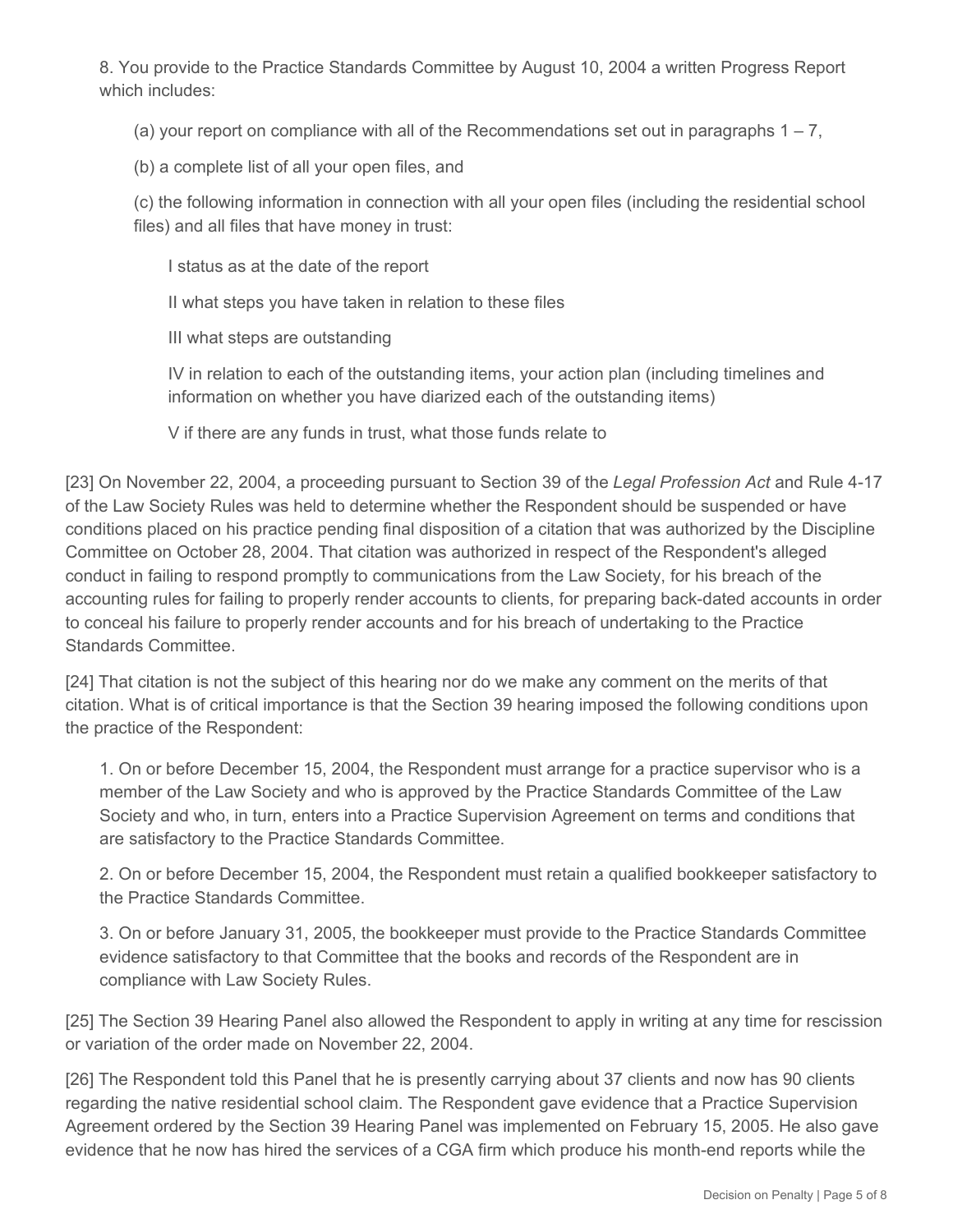member continues to prepare his trust and general ledgers during the month which are then delivered to the accountants for reconciliation.

[27] By virtue of the Practice Supervision Agreement implemented on February 15, 2005, the Respondent commenced meeting with a Mr. Allan Gaudett on February 15, 2005 and meets with him every two weeks. They update a summary report which the Respondent initially provided to the Law Society regarding all of his outstanding files. He is also required to file an update with the Law Society on March 1st which he says he completed and the next one is due April 15th.

[28] The Respondent also indicated that he had written into the Agreement the request that the staff lawyer for the Practice Standards Committee visit his office after six months to review his progress as he says that the process so far has been extremely beneficial to his practice. He insisted as well to show that he is working hard at getting his practice working properly.

[29] The Respondent also gave evidence that he has been seeing Dr. Kevin Stevenson, a psychiatrist in Vernon, whom he saw as recently as March 3, 2005. According to the Respondent, Dr. Stevenson told him that he was in full remission, although he will be on medication for the foreseeable future. As well, the Respondent is seeing Dr. Neilson, a psychologist in Vernon, who helps him with issues of timing. He said that he has visited with Dr. Nielson eight times and pays for it himself at \$100.00 per visit.

[30] Counsel for the Law Society argued for a suspension of two to three months, saying that this is probably one of the most egregious cases of failure to respond and failure to properly represent a client.

[31] Counsel for the Respondent argued that Mr. Williamson is now compliant with all of the requests made of him by the Law Society and, accordingly, he should receive only a reprimand.

[32] In the matter of *John Wilson Dobbin* [2002] L.S.B.C. 16, Mr. Dobbin was cited for breach of an undertaking to the Law Society, failing to serve a client in a conscientious manner, failing to provide quality service to his clients and failing to respond to the Law Society.

[33] The Hearing Panel heard psychiatric evidence respecting Mr. Dobbin's personality traits that led to conflict with the Law Society, as well as family crises he encountered that led to him developing a depressive disorder.

[34] As with the Panel in *Dobbin*, we feel that any penalty must take into account the duty to protect the integrity of the governance of the Law Society. As was said by the majority at Mr. Dobbin's review in other matters cited at [1999] L.S.B.C. 27, at paragraph 20:

"If the Law Society cannot count on prompt, candid and complete replies by members to its communications, it will be unable to uphold and protect the public interests, which is the Law Society's paramount duty. The duty to reply to communications from the Law Society is at the heart of the Law Society's regulation of the practice of law and it is essential to the Law Society's mandate to uphold and protect the interests of its members. If members could ignore communications from the Law Society, the profession would not be governed but would be in a state of anarchy."

#### And at paragraph 25:

"Frequently, the member's failure to respond to Law Society communication is a sequel to a prior, frustrating failure to respond to client communications or to other lawyers'communications. Procrastination in responding to the Law Society, or wilful failure to respond to the Law Society, may be symptomatic of other practice problems involving delay on files or other dereliction of professional duty. The Law Society is put in an impossible position in dealing with disgruntled clients, or disgruntled other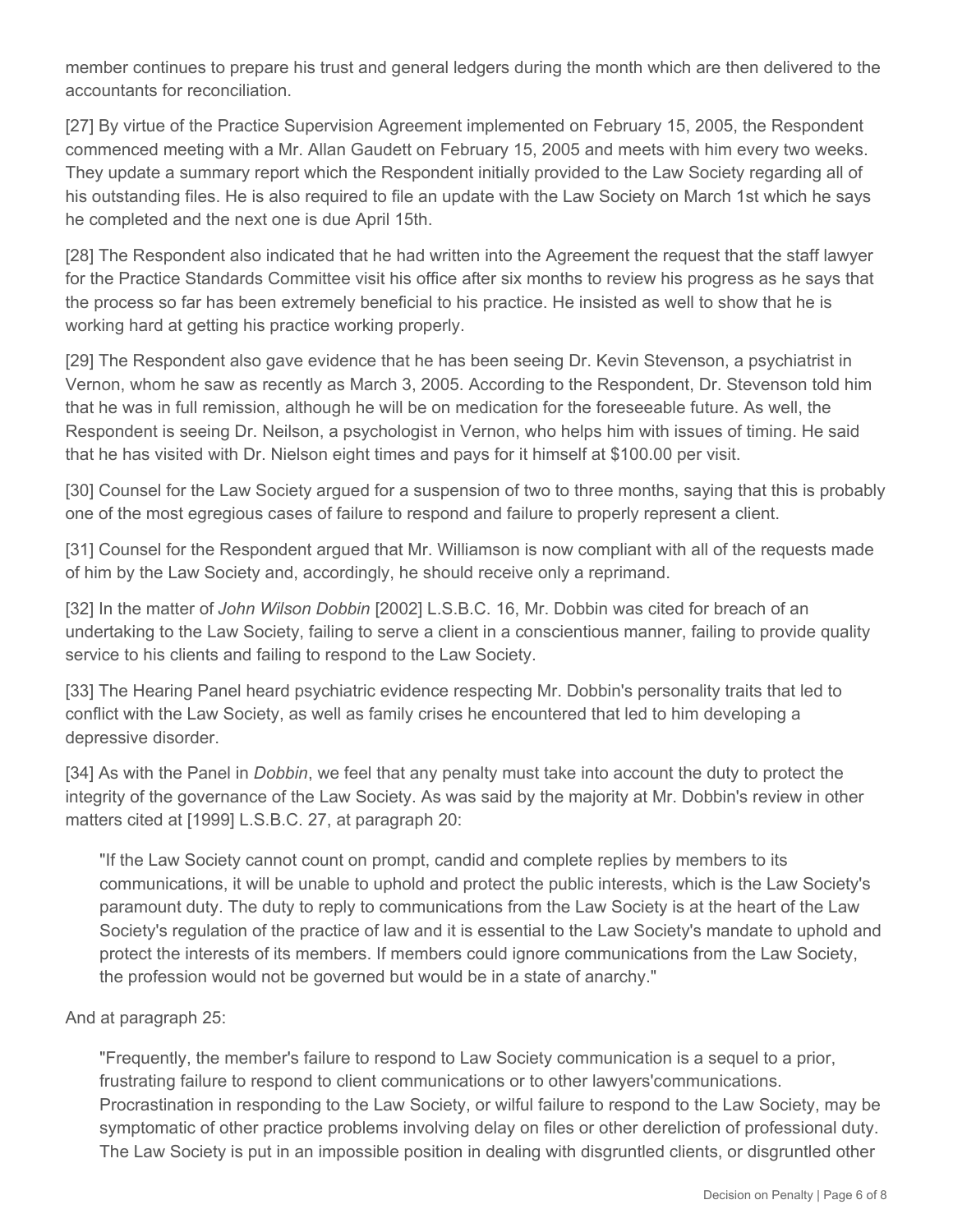lawyers, by a member's intransigent failure to respond. There is no doubt whatever that a persistent, intransigent failure to respond to Law Society communications brings the legal profession into disrepute. As a result, it is the decision of the Benchers that unexplained persistent failure to respond to Law Society communications will always be prima facie evidence of professional misconduct which throws upon the respondent member persuasive burden to excuse his or her conduct. The circumstances which led the member to fail to respond are peculiarly within his or her means of knowledge. It cannot be a part of the evidentiary burden of the Law Society to show both that the member persistently failed to respond and the reasons for that failure."

And at paragraph 23:

"...we repeat, responding promptly, candidly and completely to Law Society communications is the cornerstone of our right to self-govern."

[35] In this case, we specifically find that the actions of the Respondent have brought the profession into disrepute and they have affected members of the public adversely.

[36] On behalf of the Respondent, we were urged to consider Mr. Williamson's medical condition in that he suffered some depressive episodes but now is extremely knowledgeable of his medical condition and the triggers regarding his psychiatric problems. It was noted by Mr. Williamson's counsel that there had been some improvement between the earlier practice reviews but not as much as was hoped. Now with the practice supervisory plan in place and much of the pressures of practice resolved, it was suggested that the Respondent has "turned it around" . We were also urged by Mr. Orris to consider paragraph 23 of the decision of *Peter Wallace Hammond*, [2004] L.S.B.C. 32 which contained a quote from Gavin McKenzie's publication "Lawyers and Ethics: Professional Responsibility and Discipline" (Carswell, 1993), and in particular, the purposes of discipline proceedings from which we now quote:

"The purposes of Law Society discipline proceedings are not to punish offenders and exact retribution, but rather to protect the public, maintain high professional standards and preserve public confidence in the legal profession. In cases which professional misconduct is either admitted or proven, the penalty should be determined by reference to these purposes. If a lawyer has committed a criminal offence, it is for the criminal courts, not the legal profession, to inflict punishment. All sanctions necessary have punitive effects, which are tolerable results of the protective and deterrent functions of the discipline process. The goals of the process are, nevertheless, nonpunitive.

The seriousness of the misconduct is the prime determinant of the penalty imposed."

[37] Accordingly, it is our role to fashion a disposition that preserves the public's confidence in the legal profession.

[38] In this case, the Respondent has been found guilty of professional misconduct on four out of five counts. Each one is serious in and of itself, however, when coupled with the others shows an ongoing lack of concern, diligence and respect for the rules of the Law Society, the public interest and one's own clients. Accordingly, in these circumstances, we impose a suspension of 45 days upon the Respondent commencing June1, 2005. Upon return to practice, the Respondent may only practice with a supervisor in a practice supervision arrangement until relieved of that obligation.

### **Costs**